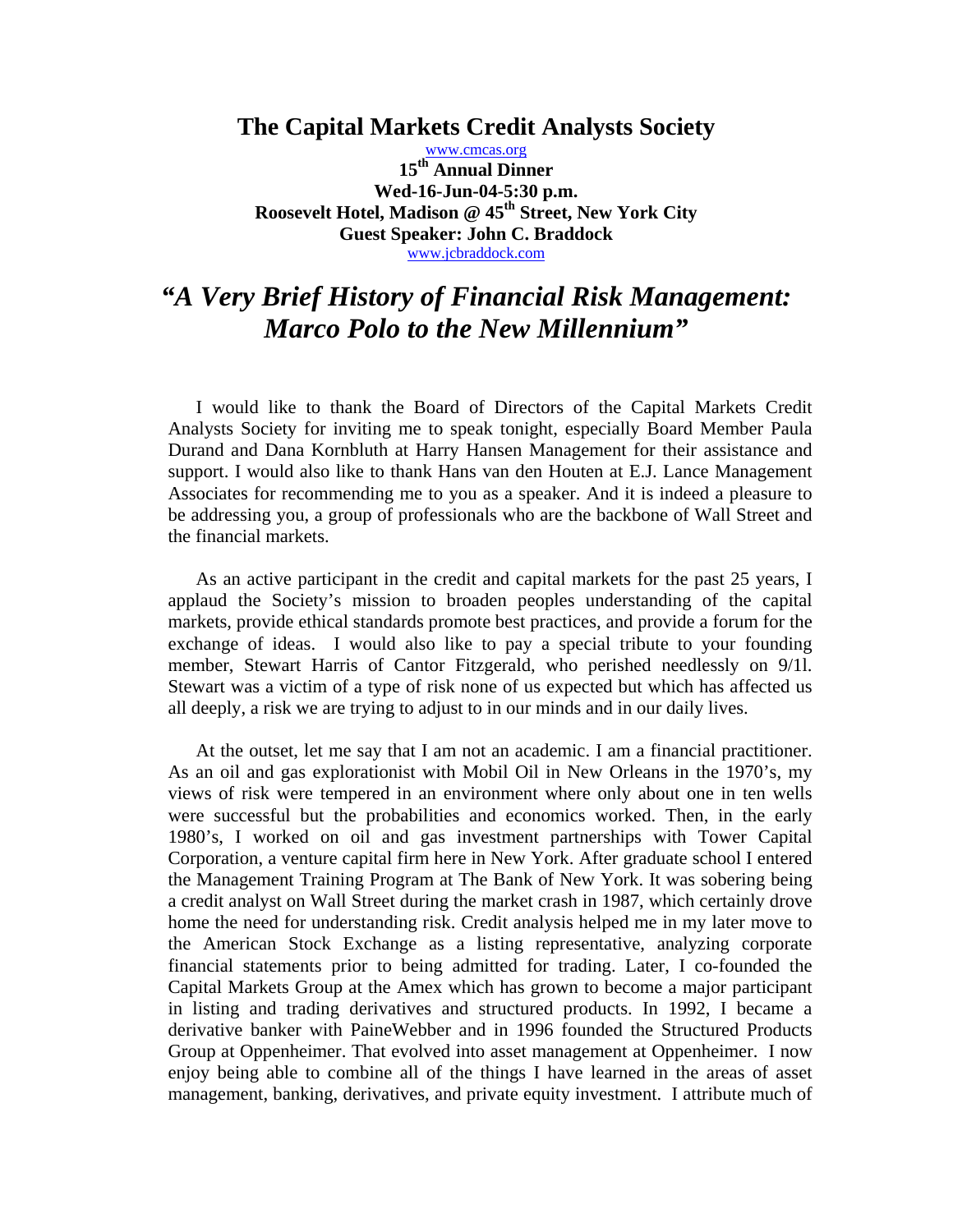what I have to say tonight to the research I did on my own book, my work in derivatives and asset management on Wall Street, and, with regard matters of history, to Peter Bernstein's book "Against the Gods: The Remarkable Story of Risk" which I encourage you to read (published by Wiley). My remarks tonight are intended highlight what I consider to be nothing less than the central role people possessing your expertise have played in the development of the modern world.

 The advent of rational assessment of risk in society triggered the development of the modern world, literally. Our ability to define what may happen in the future and choose among alternatives is a modern invention. Understanding risk and the nature of decision-making enables us to make rational choices. It is very clear that early mathematicians (the original "credit analysts") guided humanity out of the Dark Ages. Prior to the Renaissance in the  $14<sup>th</sup>$  century, people's views of the future was based on random luck, decisions were driven by instinct and superstition. Weather was the most apparent variable in people's lives. People usually thought in terms of today rather than the future, which they felt they had no control over. Today risk management guides virtually all decision-making in our society relating to health, protecting life and property, managing financial assets, politics, even, regrettably, waging war. Without command of probabilities and other tools of risk management, engineers could not have designed bridges, homes would still be heated by log fires, there would be no airplanes, no space program would exist, but there would certainly still be politicians.

 Without the ability to measure and mitigate risk, society as we know it would not exist. For example, without property insurance only the wealthiest could afford homes and mortgages might not exist. The loss of a bread winner without life insurance would plunge families into starvation and poverty. Without the ability to lock-in prices in the futures markets for their crops, farmers would produce far less food. Without being able to diversify risk through the global capital markets, investors would hoard cash, entrepreneurs would become discouraged, and innovation would wither. Modern capital markets' enable savers to diversify and thus protect their accumulated assets, thereby allocating capital and creating liquidity for investment across a wide range of opportunities. This has allowed for the efficient allocation of capital and the growth and development of the companies we see today, like Microsoft, Pfizer, Boeing, GE, Starbucks, and EBay.

 The serious study of risk began during the Renaissance, when people broke with the past and challenged long held beliefs. Venetian merchants during the time of Marco Polo hedged their risk or speculated on cargos en route from the Far East through the purchase and sale of option contracts. During this time gunpowder was in wide use, the world was deemed to be round not flat, the printing press was in wide use, art was reaching new heights, wealth was pouring into Europe, the Amsterdam Stock Exchange was flourishing, and the speculative tulip bubble had burst. These developments had the effect of putting mysticism on the run. Martin Luther challenged established church doctrine, medical teachings were becoming scientific. In the mid 1600's, two French mathematicians, Blaise Pascal and Pierre de Fermat,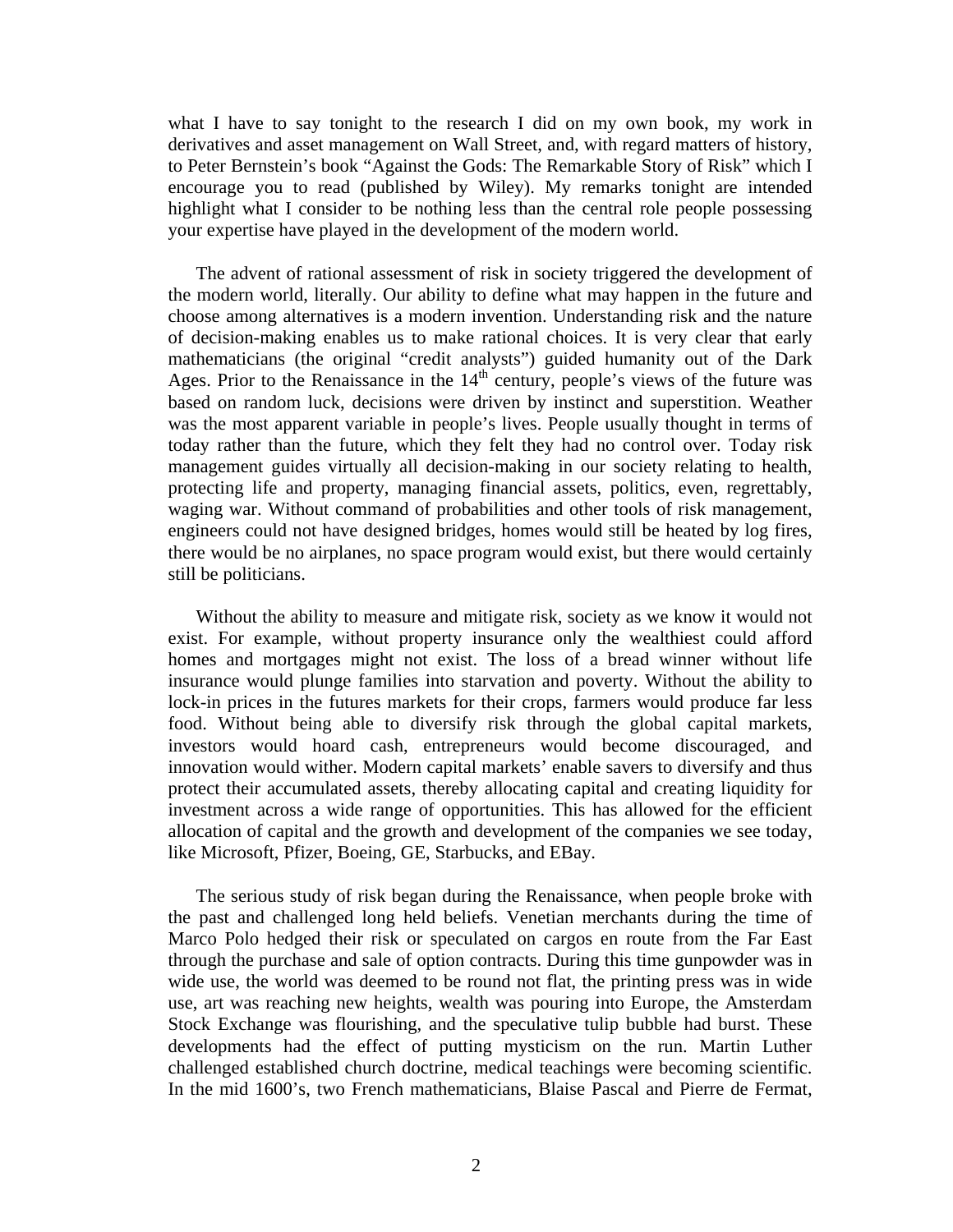developed some of the basic concepts of probability theory for Pascal who was looking for game theories to use when he gambled with other noblemen. As the years past, mathematicians transformed probability theory from a gamblers toy into a powerful instrument for organizing, interpreting, and applying information that has compounded into the risk assessment and management techniques we use today.

 In 1703, the Swiss scientist Jacob Bernoulli invented the *Law of Large Numbers* which became the precursor to statistical sampling that drives modern opinion polling, stock picking, and drug testing. By 1725 the English government was financing itself through the sale of life insurance policies and marine insurance emerged as a sophisticated business in London. In 1730 Abraham de Moivre developed the concept of normal distribution (also known as the bell curve) and standard deviation, the combination of which make up what we know as the *Law of Averages*, essential ingredients in modern methods of quantifying risk. In the mid 1800's, during the U.S. Civil War, financiers for the Confederates issued bonds whose interest payments were linked to commodity swap contracts with England and France, exchanging cotton, sugar, and tobacco for armaments, with delivery in international waters off of Charleston Harbor. Confederate currency risk was hedged by using fixed pound sterling and French franc exchange rates.

 Later mathematical constructs include those of Francis Galton, Charles Darwin's first cousin, who in 1875 developed the statistical concept of regression to the mean, otherwise understood as things "returning to normal." Other derivative instruments were developed to enhance corporate access to capital. For example, in the 1920's American Depositary Receipts were listed on the American Stock Exchange. In 1952, Harry Markowitz, demonstrated mathematically why diversification is the key to investment risk reduction and long term performance. This lead to the development of modern portfolio theory, the "efficient frontier" of investment, asset allocation, and a host of other financial tools used on Wall Street and by businesses the world over. Dr. Markowitz, an Economist at Baruch College in NYC, was later awarded a Nobel Prize in Economics for his pioneering work.

 In 1973, Fischer Black and Myron Scholes developed an option pricing model at the University of Chicago which is now widely referred to as the "Black & Scholes Model". Their formula allowed investors to determine the fair value of option contracts. Robert C. Merton and Myron Scholes were later awarded a Nobel Prize for expanding the applications of the Black & Scholes Model (Fisher Black had, unfortunately, passed away prior to the award). This, combined with the advancement of computers, lead to the rapid development of the U.S. listed options markets (which had been only an OTC market up to that time). Ironically Merton & Scholes were partners in Long Term Credit Management, the Greenwich, Connecticut-based hedge fund that almost single-handedly triggered a worldwide credit crisis in the late 1990's. Sometimes even the brilliant misjudge risk.